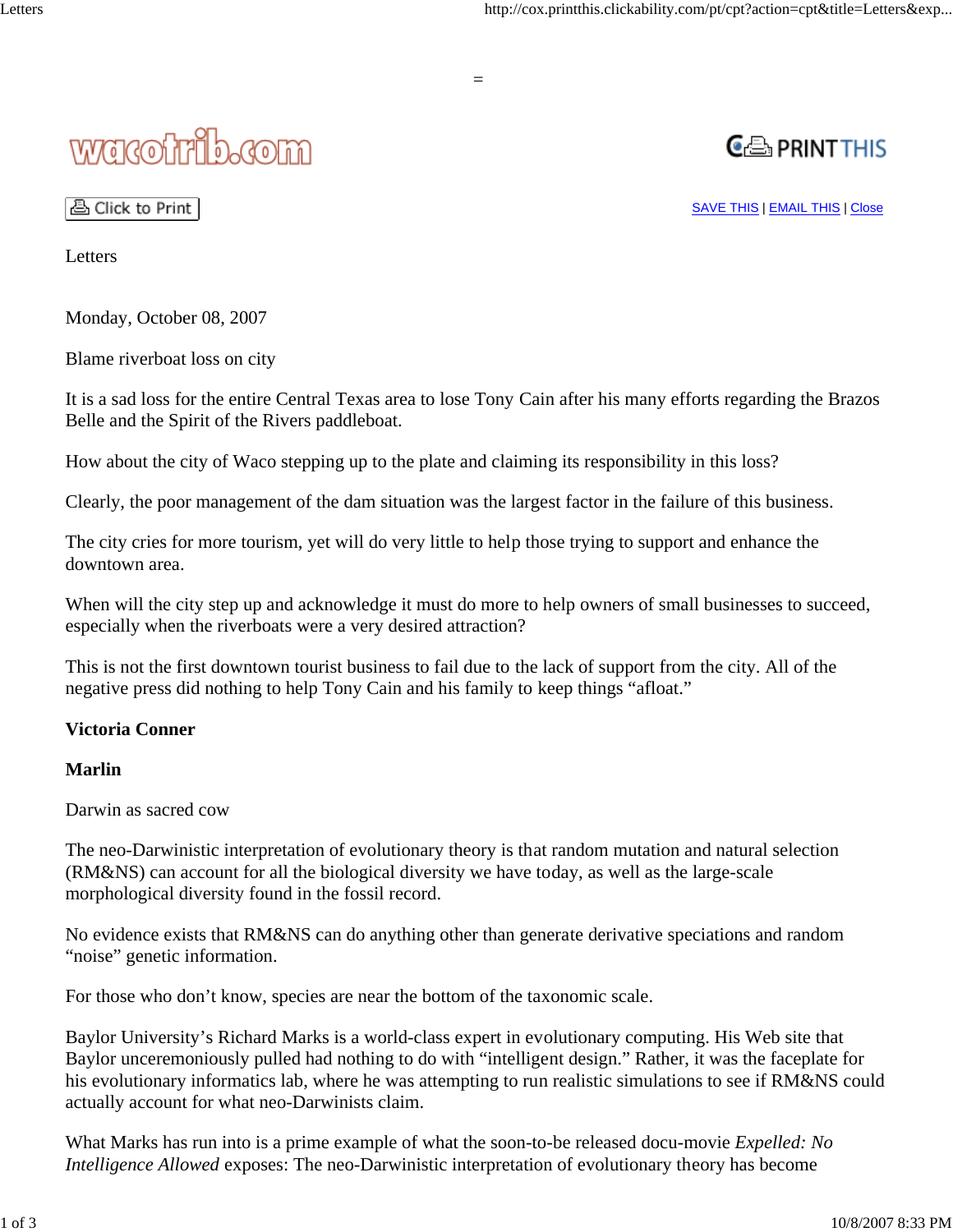dogmatic catechism in the scientific community. Anyone even appearing to question it is met with censorship, ridicule and harassment.

In fact, because of recent court rulings, it is against the law in some school districts for a teacher to even criticize the neo-Darwinistic interpretation, because such criticism is taken by the court in those districts to be promoting religious beliefs.

Since when is criticism and skepticism of a scientific theory in and of itself a promotion of religious ideas?

#### **William J. Murray**

#### **Moody**

Condemn war, not MoveOn.org

With overwhelming majorities, both houses of Congress recently agreed to condemn MoveOn.org for its anti-war ad in *TheNew York Times*.

If you have seen or heard about the ad, you can agree that the message was harsh, but effective.

What alarms me most is that our elected officials can easily agree on a resolution of condemnation against someone for exercising one of our most basic rights — free speech — but don't feel compelled to put an end to the war and bring our troops home to their families, if even just for an extended leave.

Sen. John McCain even went so far as to state that MoveOn.org should be "thrown out of the country." Kudos to Sen. Hillary Clinton for taking a stand in favor of free speech and voting against the resolution.

Right now, the general sentiment is that the war is a bad idea and needs to come to an end.

Both the House and Senate need to put the focus back on the war. Stop wasting time with useless, unconstitutional votes.

#### **Christina Flores**

#### **China Spring**

Horse-slaughtering under scrutiny

State Rep. Warren Chisum, R- Pampa, has formally requested an attorney general's opinion as to whether or not it would be legal for a foreign corporation to transport horse meat for human consumption through Texas for export.

This year a federal appeals court upheld the Texas law prohibiting horse slaughter for human consumption. A Mexican horse-slaughtering company in that case had been trucking horse meat through Texas to DFW for shipment overseas. Chisum wants to find out if they can still do that.

The horrific cruelty of horse slaughter as practiced is nothing like the humane slaughter of cattle. Additionally, when plants were still operating in Texas, the USDA found that the vast majority of horses taken to slaughter were not old and sick. They were perfectly healthy.

Chisum's concern for a Mexican slaughterhouse is interesting. The profitability of a Mexican horse-slaughtering plant and the dining choices available to the French must be really important issues to his constituents in the Panhandle.